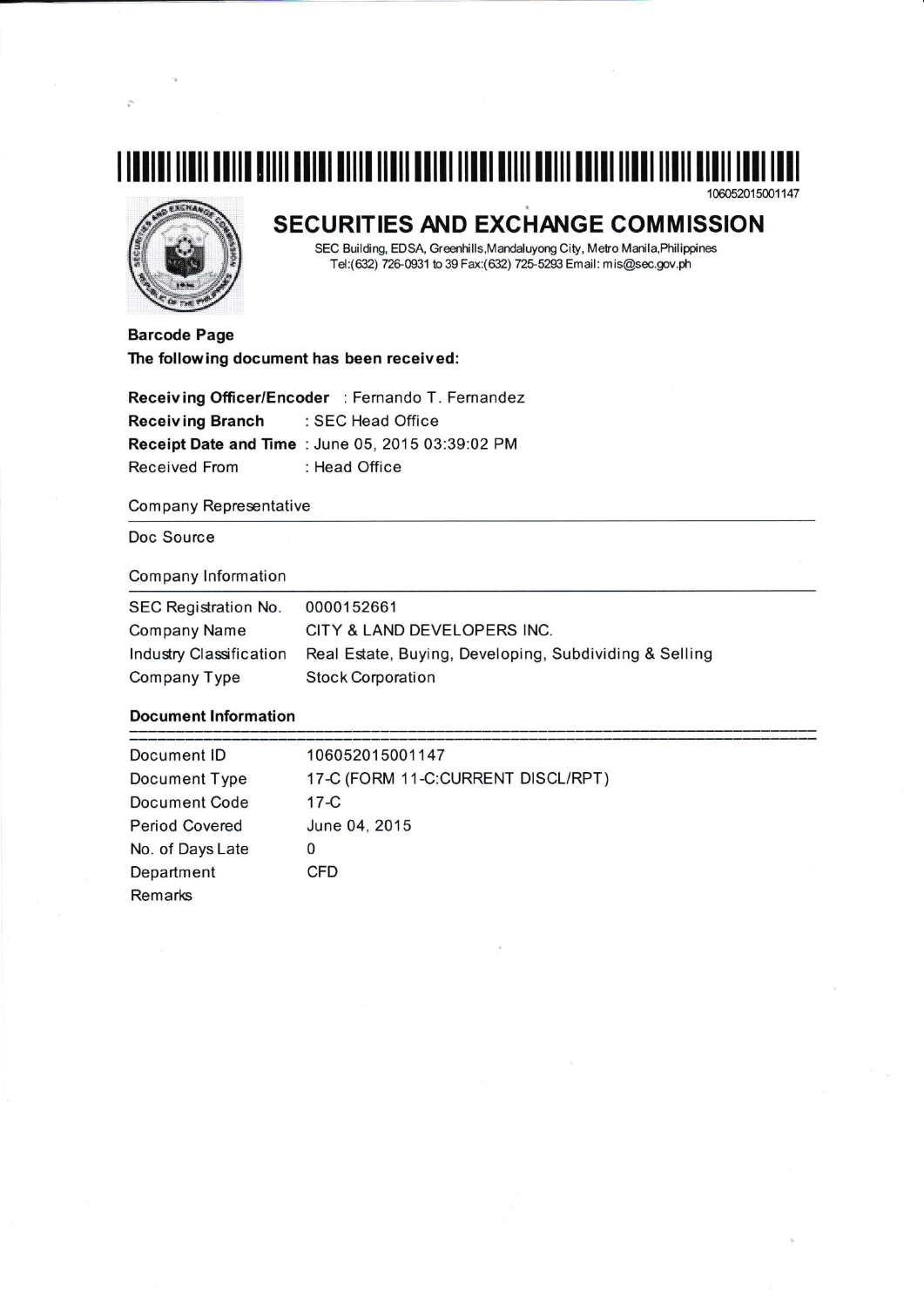|              |                           |              |              |             |             |                   |                                             |   |                      |   |                   |                                         |              | 1              |                                |             |            | 5                         |              |                      | $\mathbf{2}$                                      |              |                    | 6                        |              |          |     | 6                                 |              |                  | $\mathbf{1}$ |   |
|--------------|---------------------------|--------------|--------------|-------------|-------------|-------------------|---------------------------------------------|---|----------------------|---|-------------------|-----------------------------------------|--------------|----------------|--------------------------------|-------------|------------|---------------------------|--------------|----------------------|---------------------------------------------------|--------------|--------------------|--------------------------|--------------|----------|-----|-----------------------------------|--------------|------------------|--------------|---|
|              |                           |              |              |             |             |                   |                                             |   |                      |   |                   |                                         |              |                | <b>SEC Registration Number</b> |             |            |                           |              |                      |                                                   |              |                    |                          |              |          |     |                                   |              |                  |              |   |
| $\mathbf C$  | 1                         |              | TY           |             |             | $A \mid N \mid D$ |                                             |   | $\mathbf{L}$         |   | $A \mid N \mid D$ |                                         |              |                | $D$ $E$                        | V           |            | E L                       |              |                      | $O$ $P$ $E$ $R$ $S$                               |              |                    | $\overline{\phantom{a}}$ |              |          |     |                                   |              |                  |              |   |
| $\bf{I}$     |                           |              |              |             |             |                   | $N$ $C$ $O$ $R$ $P$ $O$ $R$ $A$ $T$ $E$ $D$ |   |                      |   |                   |                                         |              |                |                                |             |            |                           |              |                      |                                                   |              |                    |                          |              |          |     |                                   |              |                  |              |   |
|              |                           |              |              |             |             |                   |                                             |   |                      |   |                   |                                         |              |                |                                |             |            |                           |              |                      |                                                   |              |                    |                          |              |          |     |                                   |              |                  |              |   |
|              |                           |              |              |             |             |                   |                                             |   |                      |   |                   |                                         |              |                |                                |             |            |                           |              |                      |                                                   |              |                    |                          |              |          |     |                                   |              |                  |              |   |
|              |                           |              |              |             |             |                   |                                             |   |                      |   |                   |                                         |              |                |                                |             |            |                           |              |                      |                                                   |              |                    |                          |              |          |     |                                   |              |                  |              |   |
|              |                           |              |              |             |             |                   |                                             |   |                      |   |                   |                                         |              |                | (Company's Full Name)          |             |            |                           |              |                      |                                                   |              |                    |                          |              |          |     |                                   |              |                  |              |   |
| 3            | r                         | d            |              | F           | 1           | $\bf{0}$          | $\mathbf 0$                                 | r | $\ddot{\phantom{0}}$ |   | $\mathbf C$       | $\mathbf{i}$                            | t            | V              | 1                              |             | $a \mid n$ | $\mathbf d$               |              | $\mathbf C$          | $\mathbf{o}$                                      | $\mathbf{n}$ |                    | $d \mid o \mid$          | m            |          | i n | $\mathbf{i}$                      |              | $u \mid m$       |              |   |
| $\mathbf{1}$ | $\bf{0}$                  |              |              | T           |             | $0 \mid W$        | e                                           | r |                      | 1 |                   |                                         | $\mathbf{1}$ | 5              | 6                              |             | $\bf{H}$   | $\ddot{\phantom{0}}$      | $\mathbf{V}$ | $\ddot{\phantom{a}}$ |                                                   | $\mathbf d$  | $\dot{\textbf{e}}$ |                          | $\mathbf{I}$ | $\bf{a}$ |     | $\mathbf C$                       | $\mathbf{o}$ | $\bf S$          | t            | a |
| S            | t                         | $\mathbf{r}$ | e            | e           | $\mathbf t$ | ,                 |                                             |   | $A \, y$             | a | $\mathbf{I}$      | $\mathbf a$                             |              | $\mathbf N$    | $\mathbf 0$                    | $\mathbf r$ | t          | $\boldsymbol{\mathsf{h}}$ | ٠            |                      |                                                   | $M$ a        |                    | k a                      | t            | i        |     | $\mathbf{C}$                      | $\mathbf{i}$ |                  | $t \mid y$   |   |
|              |                           |              |              |             |             |                   |                                             |   |                      |   |                   |                                         |              |                |                                |             |            |                           |              |                      | (Business Address: No. Street City/Town/Province) |              |                    |                          |              |          |     |                                   |              |                  |              |   |
|              |                           |              |              |             |             |                   | Rufina C. Buensuceso                        |   |                      |   |                   |                                         |              |                |                                |             |            |                           |              |                      |                                                   |              |                    |                          |              |          |     | 893-6060                          |              |                  |              |   |
|              |                           |              |              |             |             |                   | (Contact Person)                            |   |                      |   |                   |                                         |              |                |                                |             |            |                           |              |                      |                                                   |              |                    |                          |              |          |     | (Company Telephone Number)        |              |                  |              |   |
| $\mathbf{1}$ | $\overline{2}$            |              | $\mathbf{3}$ | 1           |             |                   |                                             |   | S                    |   | EC                |                                         | 1            | $\overline{7}$ | $\mathbf C$                    |             |            |                           |              |                      |                                                   |              |                    |                          |              |          |     | $\bf{0}$                          | 6            |                  | $\bf{0}$     |   |
|              | Month                     |              |              | Day         |             |                   |                                             |   |                      |   |                   |                                         |              |                | <b>FORM TYPE</b>               |             |            |                           |              |                      |                                                   |              |                    |                          |              |          |     | Month                             |              |                  | Day          |   |
|              | (Calendar Year)           |              |              |             |             |                   |                                             |   |                      |   |                   |                                         |              |                |                                |             |            |                           |              |                      |                                                   |              |                    |                          |              |          |     |                                   |              | (Annual Meeting) |              |   |
|              |                           |              |              |             |             |                   |                                             |   |                      |   |                   |                                         |              |                |                                |             |            |                           |              |                      |                                                   |              |                    |                          |              |          |     |                                   |              |                  |              |   |
|              |                           |              |              |             |             |                   |                                             |   |                      |   |                   | (Secondary License Type, If Applicable) |              |                |                                |             |            |                           |              |                      |                                                   |              |                    |                          |              |          |     |                                   |              |                  |              |   |
|              | Dept. Requiring this Doc. |              |              |             |             |                   |                                             |   |                      |   |                   |                                         |              |                |                                |             |            |                           |              |                      |                                                   |              |                    |                          |              |          |     | Amended Articles Number/Section   |              |                  |              |   |
|              |                           |              |              |             |             |                   |                                             |   |                      |   |                   |                                         |              |                |                                |             |            |                           |              |                      |                                                   |              |                    |                          |              |          |     | <b>Total Amount of Borrowings</b> |              |                  |              |   |
|              |                           |              |              |             |             |                   |                                             |   |                      |   |                   |                                         |              |                |                                |             |            |                           |              |                      |                                                   |              |                    |                          |              |          |     |                                   |              |                  |              |   |
|              | Total No. of Stockholders |              |              |             |             |                   |                                             |   |                      |   |                   |                                         |              |                |                                |             |            |                           |              |                      |                                                   |              |                    | Domestic                 |              |          |     |                                   |              | Foreign          |              |   |
|              |                           |              |              |             |             |                   |                                             |   |                      |   |                   |                                         |              |                |                                |             |            |                           |              |                      | To be accomplished by SEC Personnel concerned     |              |                    |                          |              |          |     |                                   |              |                  |              |   |
|              |                           |              |              |             |             |                   |                                             |   |                      |   |                   |                                         |              |                |                                |             |            |                           |              |                      |                                                   |              |                    |                          |              |          |     |                                   |              |                  |              |   |
|              |                           |              |              | File Number |             |                   |                                             |   |                      |   |                   |                                         |              |                |                                | LCU         |            |                           |              |                      |                                                   |              |                    |                          |              |          |     |                                   |              |                  |              |   |
|              |                           |              |              |             |             |                   |                                             |   |                      |   |                   |                                         |              |                |                                |             |            |                           |              |                      |                                                   |              |                    |                          |              |          |     |                                   |              |                  |              |   |
|              |                           |              |              | Document ID |             |                   |                                             |   |                      |   |                   |                                         |              |                |                                | Cashier     |            |                           |              |                      |                                                   |              |                    |                          |              |          |     |                                   |              |                  |              |   |

 $\sim$